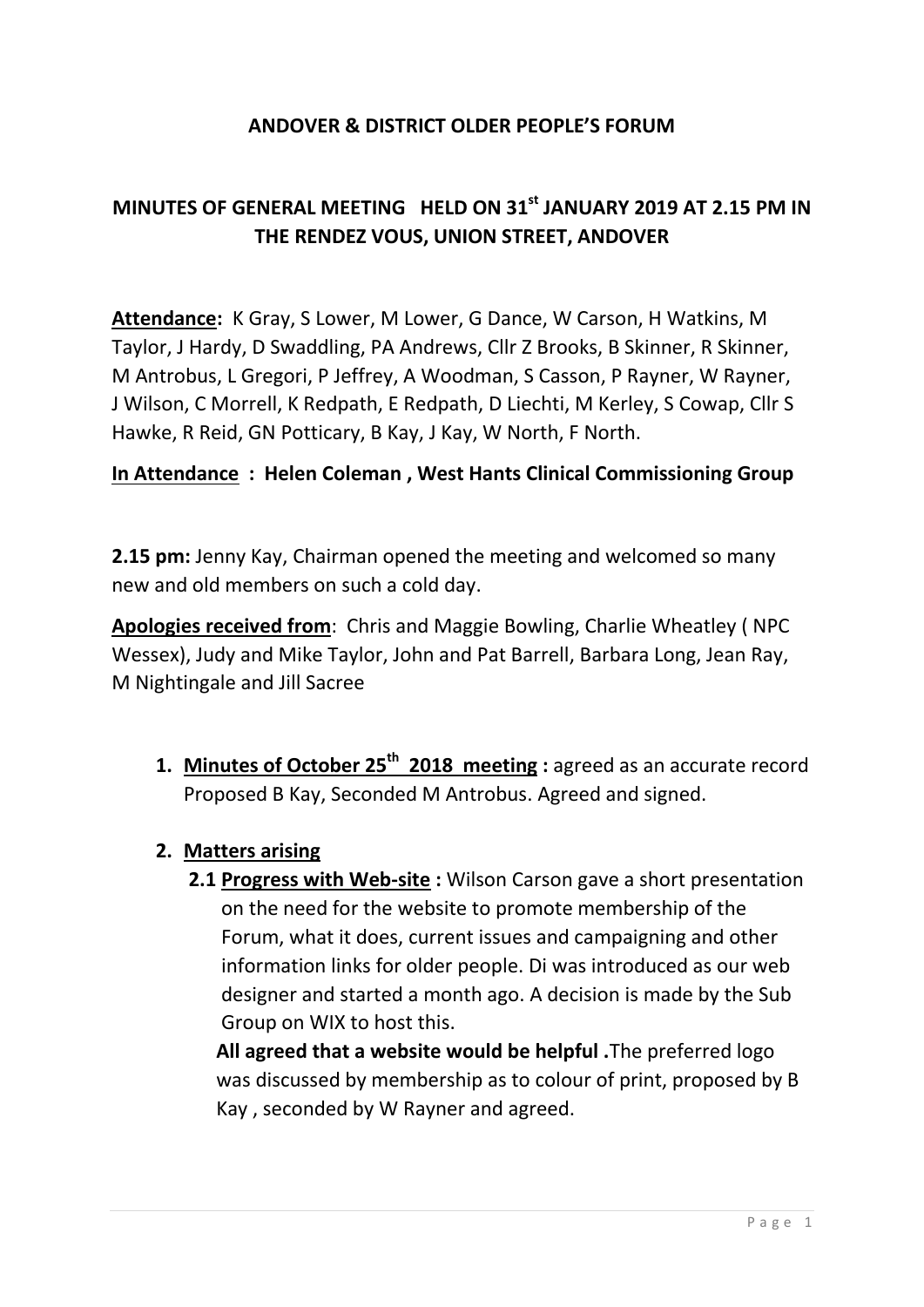The sub group welcomes comments as to website content (see attached slides from Wilson) – please e mail Mollie Antrobus [\(mantrobus@btinternet.com](mailto:mantrobus@btinternet.com) ) with these as soon as **possible. Action: All.**

**Thanks were extended to Di for her assistance.**

**2.2 Further contact with MP Kit Malthouse:** Mollie Antrobus read out the letter e mailed to our MP Kit Malthouse when news of yet another delay to the government's Green Paper on Health and Social Care was proposed. His reply is attached to minutes. P Rayner felt his letter had not addressed all the specific issues the Forum had raised with him and that we should take the matter further. It was agreed to respond to him and P Rayner agreed to write an initial draft for consideration.

# **Action : P Rayner**

**3. Finance Report :** Fred North reported on a better situation financially than at Quarter 2 as it included a contribution of £500 from Test Valley Borough Council for which we are very grateful. In the 9 months to December we have received £1065.65 and have incurred costs of £346.83. There is now £4422.63 in available funds for the Forum, including Petty Cash, plus £11.94 in restricted funds. This will easily cover any costs incurred by the website.

Grateful thanks were extended to our tireless fundraiser Marion Kerley who had raised almost £500 this year.

- **4. Social Care Report :** R Hamilton added to matters arising in that 'I Can Therapy' is going from strength to strength in membership numbers (up to 60 assessments so far this year) but has highlighted the omission by TVBC when planning for the new leisure centre in that no hydrotherapy pool was included – but it is greatly needed.
	- **4.1 New 10 year Plan for the NHS** is now published and is available on-line or by requesting a copy. There is a 2 page summary but it is another long piece of strategy: MAKING SURE EVERYONE GETS THE BEST POSSIBLE START IN LIFE – with 9 attached goals; DELIVERING WORLD-CLASS CARE FOR MAJOR HEALTH PROBLEMS – with 7 attached goals; SUPPORTING PEOPLE TO AGE WELL – with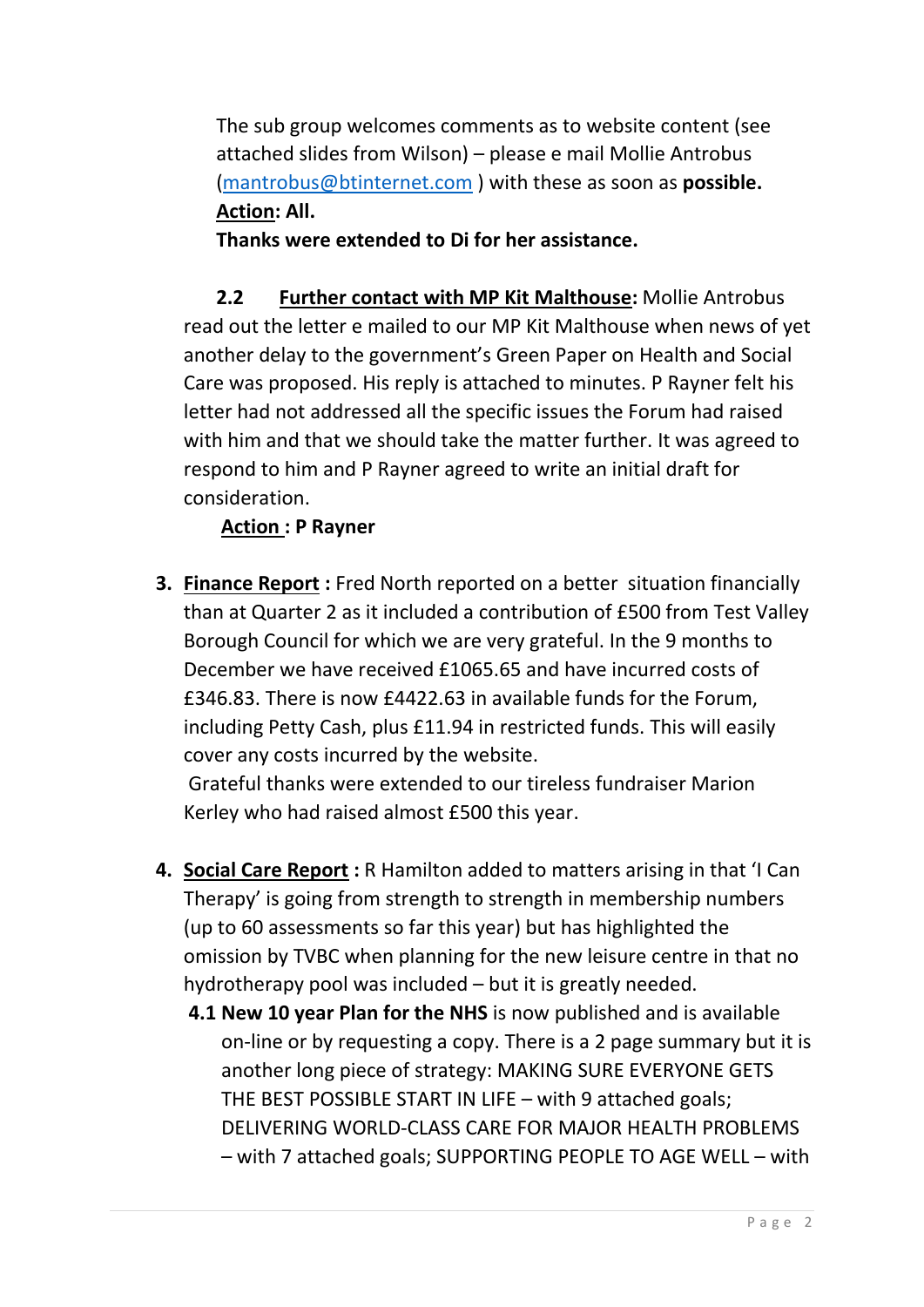8 attached goals **NHS to recruit 20,000 non GP staff (therapists, nurses and care staff) to lessen the work burden of GPs .**What is not acknowledged is the GP shortage in some parts of the country which also needs addressing. Also where are these therapists and nurses coming from? We are not training and retaining enough.

- **4.2 British Red Cross in Andover badly needs more volunteers for its medical aids service in Suffolk Road** and is having to open less frequently as a result.
- **4.3 New disabled toilet (Changing Places toilet)** now open at Unity in the Chantry Centre. Do need a Radar Key to access this – ask about this at TVBC offices or Unity.
- **4.4 Hampshire Hospitals NHS Foundation Trust have a new Chief Executive, Steve Erskine (**from being Chair at Poole Hospitals and highly experienced in the merger of Bournemouth and Poole Hospitals) **and a new Director of Nursing, Julie Dawes** (previously Interim Chief Executive and Director of Nursing at Southern Health NHS Trust).
- **4.5** As a follow up to the **Care Quality Commission Report** which required improvement in some areas. There are weekly meetings with the CQC and many audits being carried out. A helpful grant was awarded by Central Government but had to be spent in a tight 4 month timescale (September – December 2018). There was building in both RHCH and Basingstoke hospitals' A&Es using this to improve separate paediatric areas and patient flow areas.
- **4.6** Note: There has been 96% bed occupancy for months which contributes to a high level of 'stranded patients'.
- **4.7** A **robot** to speed procedures has been introduced in pharmacy and they are planning to move the Winchester pharmacy.
- **4.8** Government payments to Social Services and Councils are due in April and so far there is no news from Hampshire County Council re 2019-2020. There have been massive cuts in past years.
- **4.9 Connect to Support** website has a questionnaire on the **Strategy for the Health and Wellbeing of Hampshire 2019 – 2024** and Rosemary is considering this . It has sections on Vision: Starting Well; Living Well; Ageing Well and Dying Well – all asking the questions on how are we doing in Hampshire? Where do we want to be in 5 years? They cover Key Priorities for Improvement; where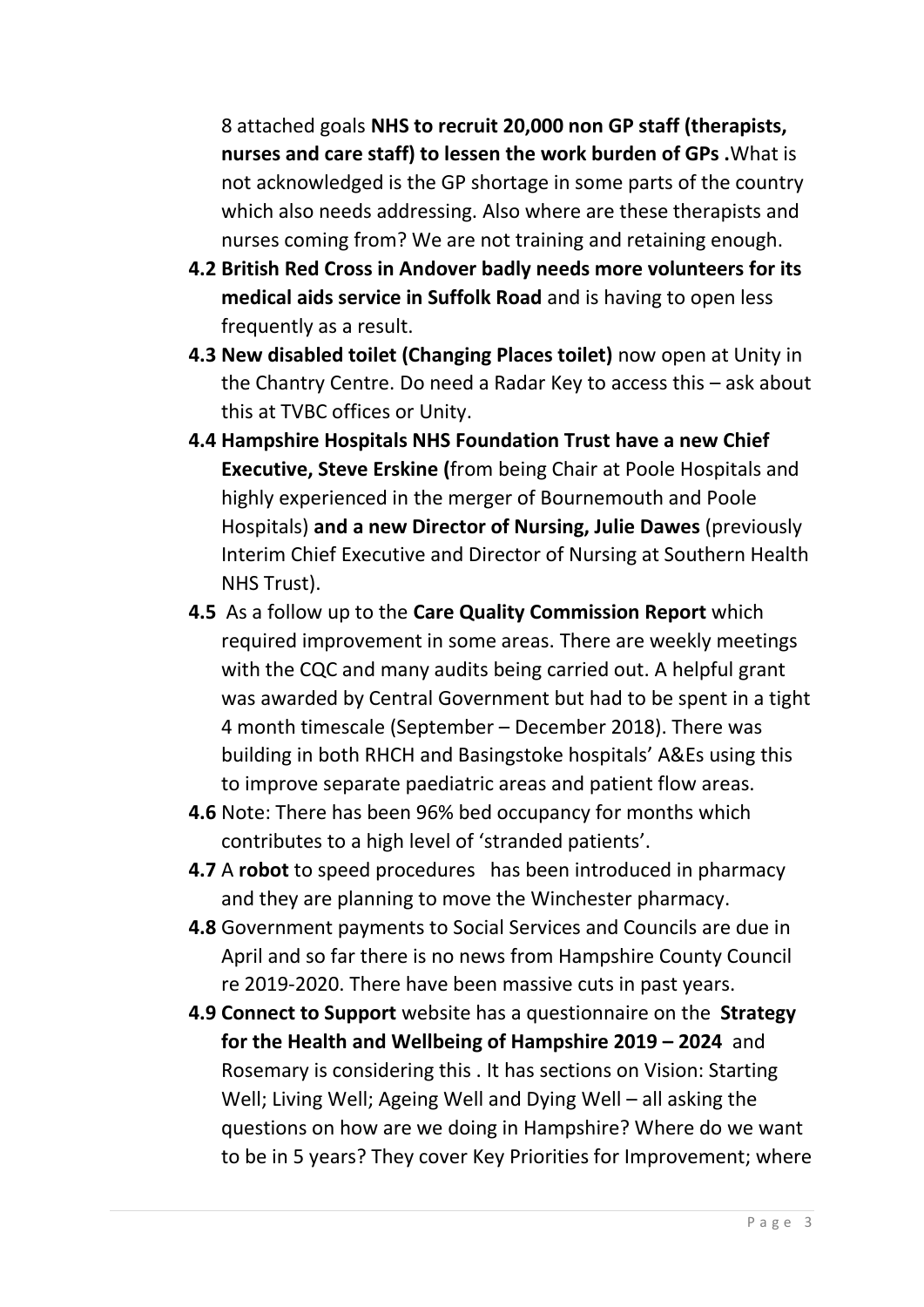will we start in 2019/20 and how will we measure progress? A lengthy document.

## Under **Healthier Communities**

Strategic Leadership - How we can join up the system across Hampshire

- Deliver care closer to home
- Harness the potential of digital solutions
- Support a sustainable workforce of paid staff, unpaid Carers and volunteers
- Consistent and accessible information and advice
- Improve health and well-being for people in organisations on the Health and Well-being Board
- Make better shared use of our buildings and community resources

Another survey from the Commissioning Officer of Adult Health and Social Care relates to consulting people on their experience of looking for residential placement for those for whom they have been caring.

### **5. 2.45pm : Refreshments**

**6. 3.00pm:** The chairman welcomed Helen Coleman to address the topic of 'Future development of integrated health services in Andover' which we understood to be a consultation by West Hampshire Clinical Commissioning Group. She started by handing out slips of paper for members to list their top 3 priorities to be addressed in respect of health care services provided in Andover. She undertook a presentation which stimulated many comments and questions (slides attached to minutes).

She stated that West Hampshire CCG is working together with partner organisations to plan the future development of integrated health services in Andover.

The 5 GP practices in Andover have come together with the CCG and Hampshire Hospitals NHS Foundation Trust (HHFT) and Southern Health NHS Foundation Trust (which manages community, mental health and learning disability services) to start thinking how services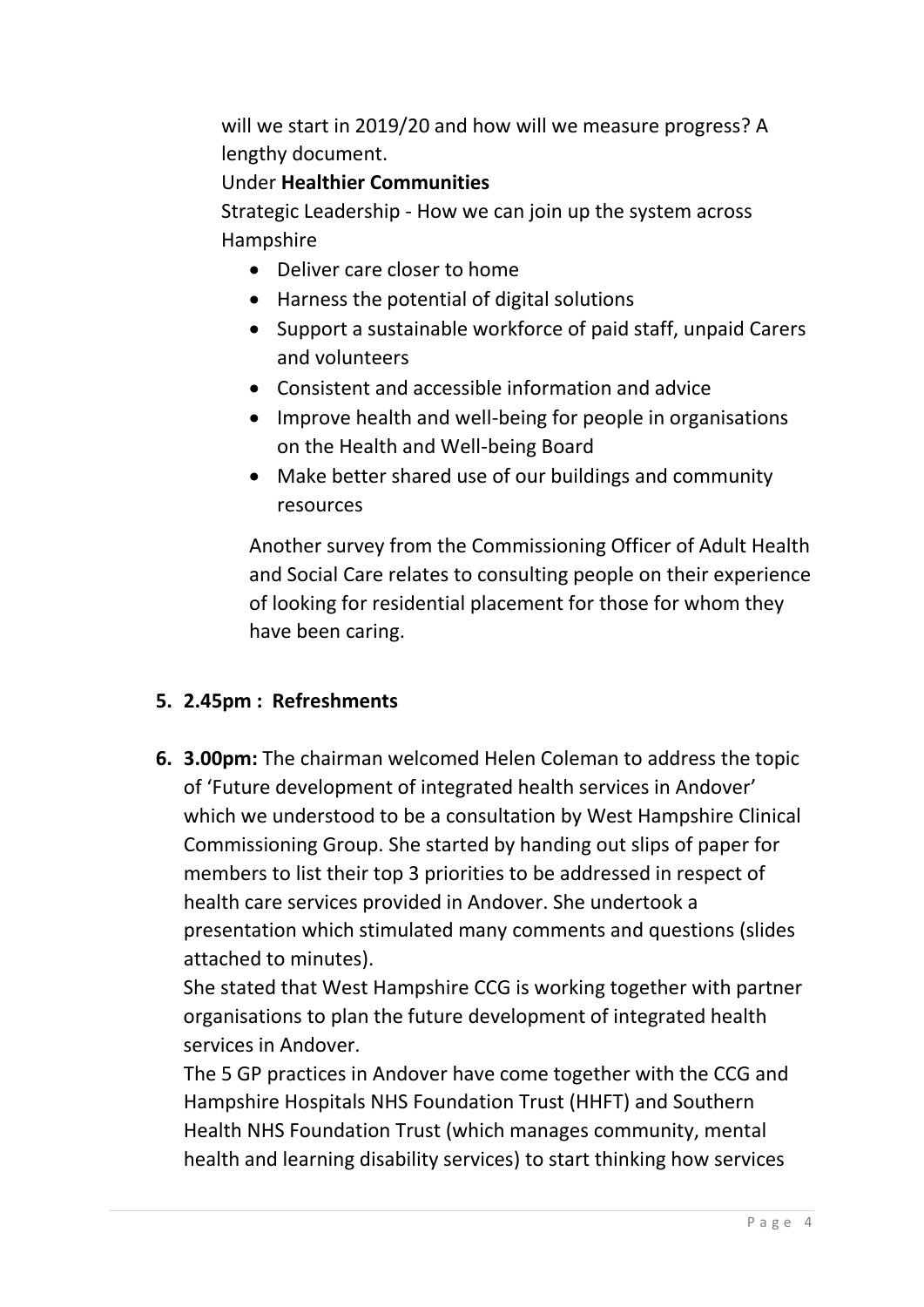are delivered differently in order to provide more localised and specialist services in Andover.

They are also working closely with the Andover Vision partnership An attempt to summarise these points mixed with our comments is listed below.

- **6.1** Andover town has expanded enormously population wise more than her statistics suggest – and yet no further GP premises are proposed on these estates due to lack of funding and GPs .
- **6.2** The best use should be made of existing accommodation and equipment on the site of Andover War Memorial Hospital before extra GP surgeries extensions and extra equipment are considered. Admittedly Andover Health Centre needs replacing – and has done for years.
- **6.3** Concern was also expressed that if additional activities were planned to run alongside Doctor's surgeries, it was important to ensure there was suitable accommodation so that the essential allied nursing led back up every surgery needs was not lost or inappropriately accommodated.
- **6.4** Sicker patients are attending A&E and Minor Injuries Units and often need urgent admission. They are trying to self- medicate for longer before trying to see a GP – put off by a 3 week wait to see their own GP.
- **6.5** Transport was a major issues for members attending the meeting. Ambulance car transport is heavily screened and difficult to access; many older people in our area live in villages 8-12 miles from Andover and a lot further from Winchester, Basingstoke and Southampton hospitals. Taxi costs can be £30-£60 per return visit. Voluntary organisations are having difficulty getting volunteer drivers and still have to cover overheads.
- **6.6** Parking at GP practices can be a nightmare and is worse if specialist clinics are held there. If extensions are proposed it may be worse. Will the specialist GP in cardiology or paediatrics hold their clinics at their practice and make parking worse and waiting areas more crowded or will they be part of the consultant led team at the hospital or what is proposed?
- **6.7** An Urgent Treatment Centre is proposed on the hospital site or is it to be located there? It will be GP led and open 12 hours a day, 7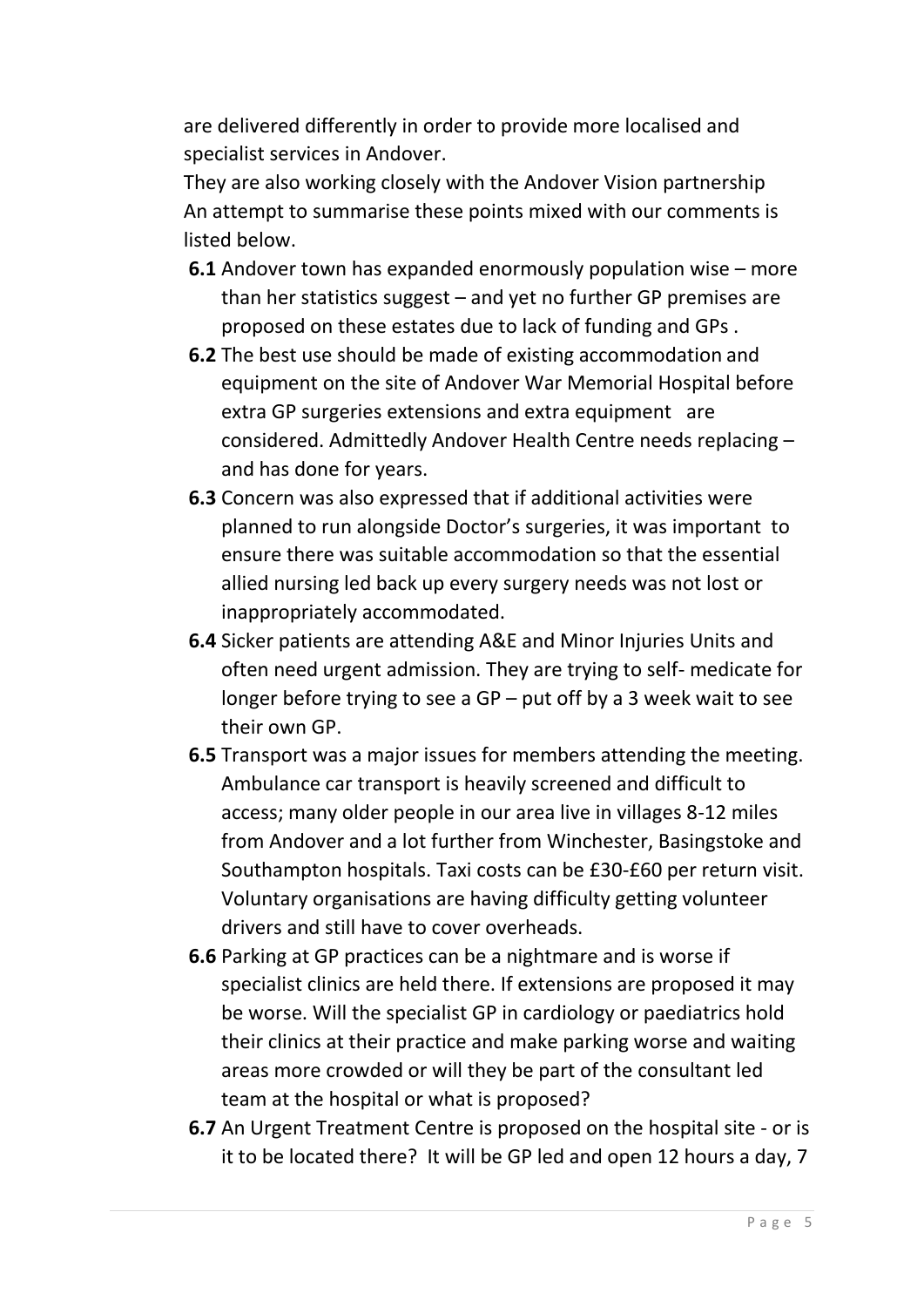days a week. It is intended as a collaborative project and will not be put out to tender. It is scheduled to commence in July. GPs practicing in this Centre will not be local although this does not preclude local GPs from participating in the service. Some confusion among members was apparent and MA agreed to send any questions from members to Helen for clarification.

- **6.8** Rosemary Hamilton noted that problems in recruitment of nurse practitioners to the Minor Injuries Unit worsened after the announcement of an Urgent Treatment Centre and this led to not being able to cover all the hours of opening recently.
- **6.9** Cllr Sandra Hawke asked Helen whether she felt, in the current economic climate, that the Clinical Commissioning Group's (C.C.G's) proposals to improve health care in the Andover area stood any chance of implementation?
- **6.10** Haydn Watkins expressed his own scepticism adding that the C.C.G's own major objectives contained contradictions which would tend to indicate that economic considerations would always have to take priority over the most effective delivery of health care services. He then quoted as follows:

C.C.G Strategic Objective 1.

"Ensure safe and sustainable high quality services to provide the best possible care for patients"

C.C.G. Strategic Objective 2.

"Ensure system financial sustainability  $-$  to ensure compliance with business rules"

Haydn then added that NHS England's five year plan of January 2017 for healthcare for Hampshire and the Isle of Wight required severe cuts in the areas proposed for expansion by the local C.C.G. Those required cuts are listed below:

- 1. To have 300 fewer acute beds
- 2. To raise £24 million by selling NHS buildings and land
- 3. To save £10 million from alcohol, weight, smoking reduction
- 4. To save £46 million from A&E / GP costs
- 5. To save £28 million from mental health costs
- 6. To save £58 million from prescribing costs
- 7. To increase the use of care navigators. An investment of £36 million.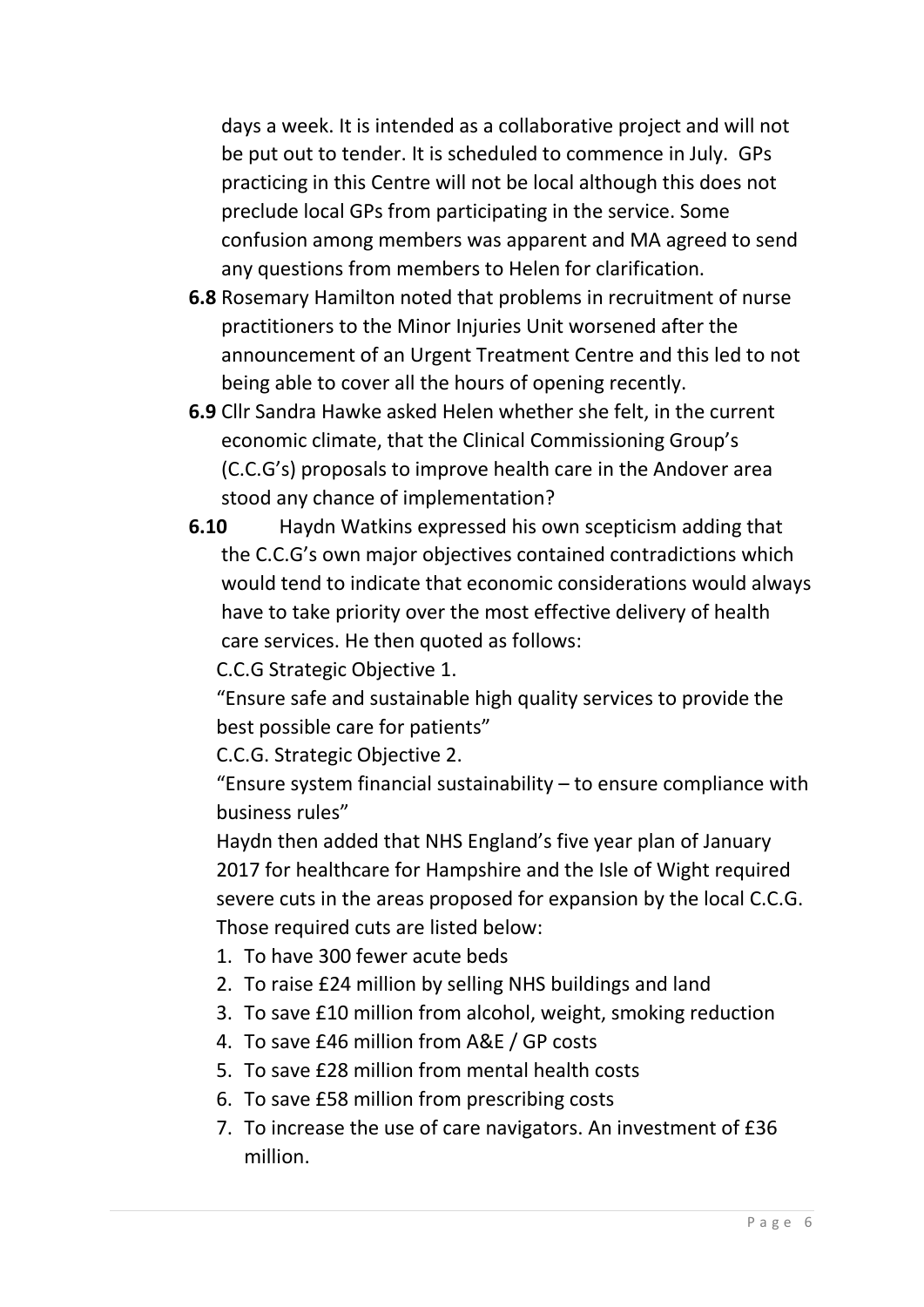Furthermore he added that the Hampshire Hospitals NHS Foundation Trust's proposal to construct a Critical Treatment Hospital had in effect been vetoed.

The Hospital Trust stated in November 2017 that ' The joint work completed this year, recognised that the Critical Treatment Hospital would improve quality and accessibility for our patients, but has concluded that it is not affordable with the current ambitious assumptions around spending less on Hospital services.'

Haydn expressed his serious apprehensions as in recent years the government had promoted austerity measures which had led to the present and continuing crisis in health and social care provision.

6.10 Mollie had received other comments from members by e mail who were unable to attend today and will send these on to Helen.

6.11 Concern was expressed that all the meetings in public of the CCG seem to be held in Eastleigh so often people from Andover and the New Forest cannot attend. Could consideration be given to rotating these and giving a short period of public participation.

## **7. 4.00pm Any Other Business from Members**

- **7.1** A paper proposing an addition to the Constitution was tabled by Mollie Antrobus, considered by members and approved. **Action: Revised Constitution attached.**
- **7.2 BBC** are talking of taking **away the free TV licence to over 75's**. Postcards and information sheets handed out and members asked to lobby in support of stopping this initiative
- **7.3 Various information leaflets were tabled by organisations attending the meeting :**
	- West Hampshire CCG: Walking Works and Getting Hampshire Walking Initiative.
	- Managing your medicines